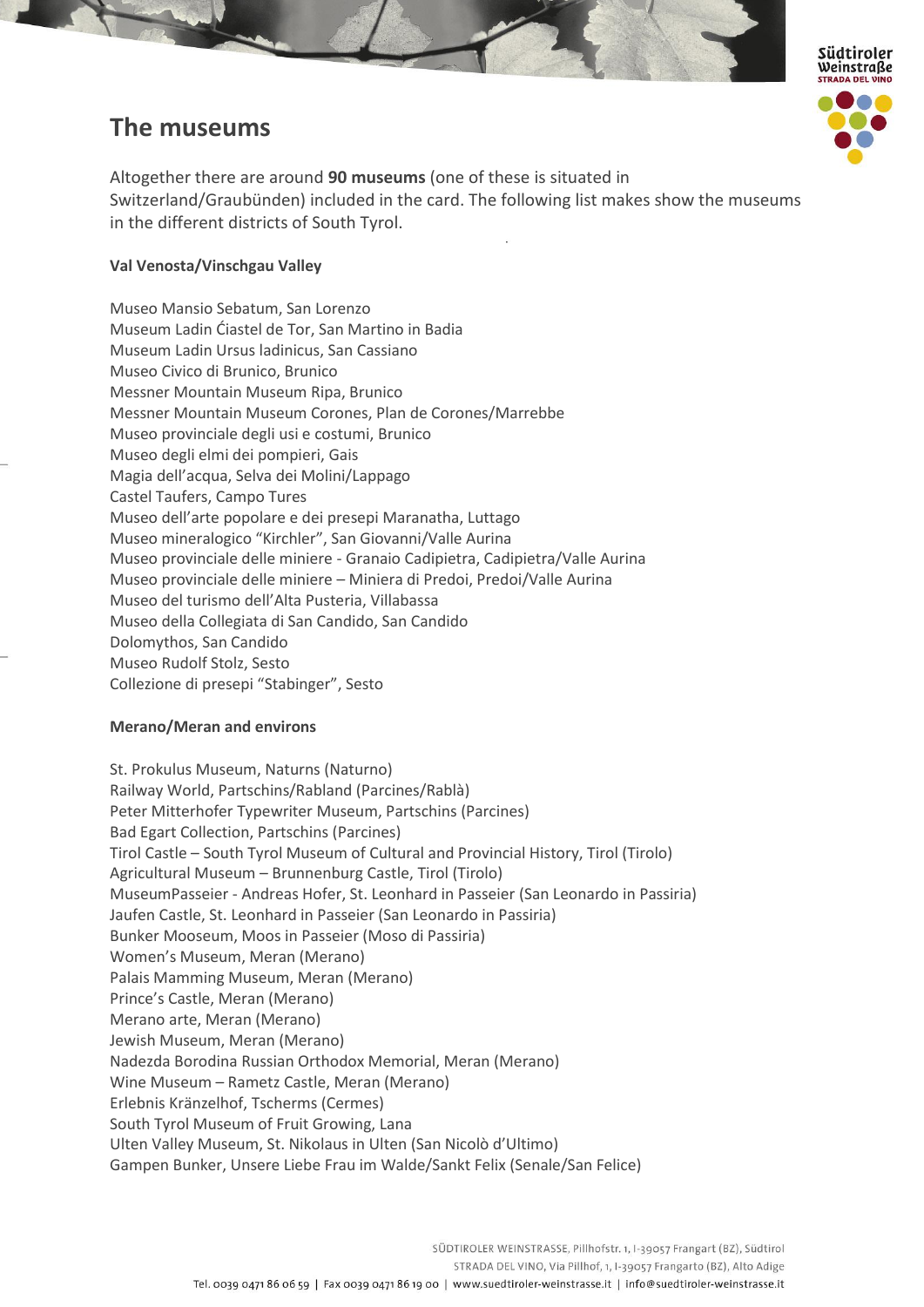

## **Bolzano/Bozen and environs**

Fossil Exhibition, Mölten (Meltina) Messner Mountain Museum Firmian, Castle Firmiano/Sigmundskron, Bozen (Bolzano) Crèche Collection, Muri Gries Monastery, Bozen (Bolzano) South Tyrol Museum of Archaeology, Bozen (Bolzano) South Tyrol Museum of Natural History, Bozen (Bolzano) Museion – Museum of Modern and Contemporary Art Bozen, Bozen (Bolzano) Bozen Municipal Museum, Bozen (Bolzano) Mercantile Museum, Bozen (Bolzano) Cathedral Treasure Chambre, Bozen (Bolzano) Runkelstein Castle, Bozen (Bolzano) Rohrerhaus, Sarnthein (Sarentino) Plattner Bienenhof Apiculture Museum, Ritten/Oberbozen (Renon/Soprabolzano) South Tyrol Planetarium, Karneid (Cornedo) Deutschnofen Regional Museum, Deutschnofen (Nova Levante) Steinegg Museum, Karneid/Steinegg (Cornedo/Collepietra) Prösels Castle, Völs am Schlern/Prösels (Fiè/Presule) Farmer's Museum in Tschötscher Hof, Seis am Schlern (Siusi allo Sciliar) School Museum Tagusens, Kastelruth/Tagusens (Castelrotto/Tagusa) Museum Gherdëina, St. Ulrich in Gröden (Ortisei/Val Gardena)

#### **Below Bolzano/Bozen**

Museum Moos Schulthaus Castle, Eppan (Appiano) South Tyrol Museum of Wine, Kaltern (Caldaro) Tramin Museum, Tramin (Termeno) Museum of People through Time, Kurtatsch (Cortaccia) Museum of Popular Culture, Neumarkt (Egna) Aldein Museum, Aldein (Aldino) Mill Museum, Aldein (Aldino) GEOPARC Bletterbach and GEOMuseum Radein, Aldein/Radein (Aldino/Radegno)

#### **Bressanone/Brixen and environs**

Trostburg Castle - South Tyrol Castle Museum, Waidbruck (Ponte Gardena) Klausen Municipal Museum, Klausen (Chiusa) Village Museum Gufidaun, Klausen/Gufidaun (Chiusa/Gudon) Mining World Villanders, Villanders (Villandro) Velthurns Castle, Feldthurns (Velturno) Feldthurns Museum, Feldthurns (Velturno) Mineralogical Museum of Teis, Villnöss/Teis (Funes/Tiso) Diocesan Museum Hofburg Brixen, Brixen (Bressanone) Pharmacy Museum of Bressanone, Brixen (Bressanone) Museum in the "White Tower", Brixen (Bressanone) Augustinian Abbey of Neustift, Vahrn/Neustift (Varna/Novacella) Castel Rodengo, Rodeneck (Rodengo)